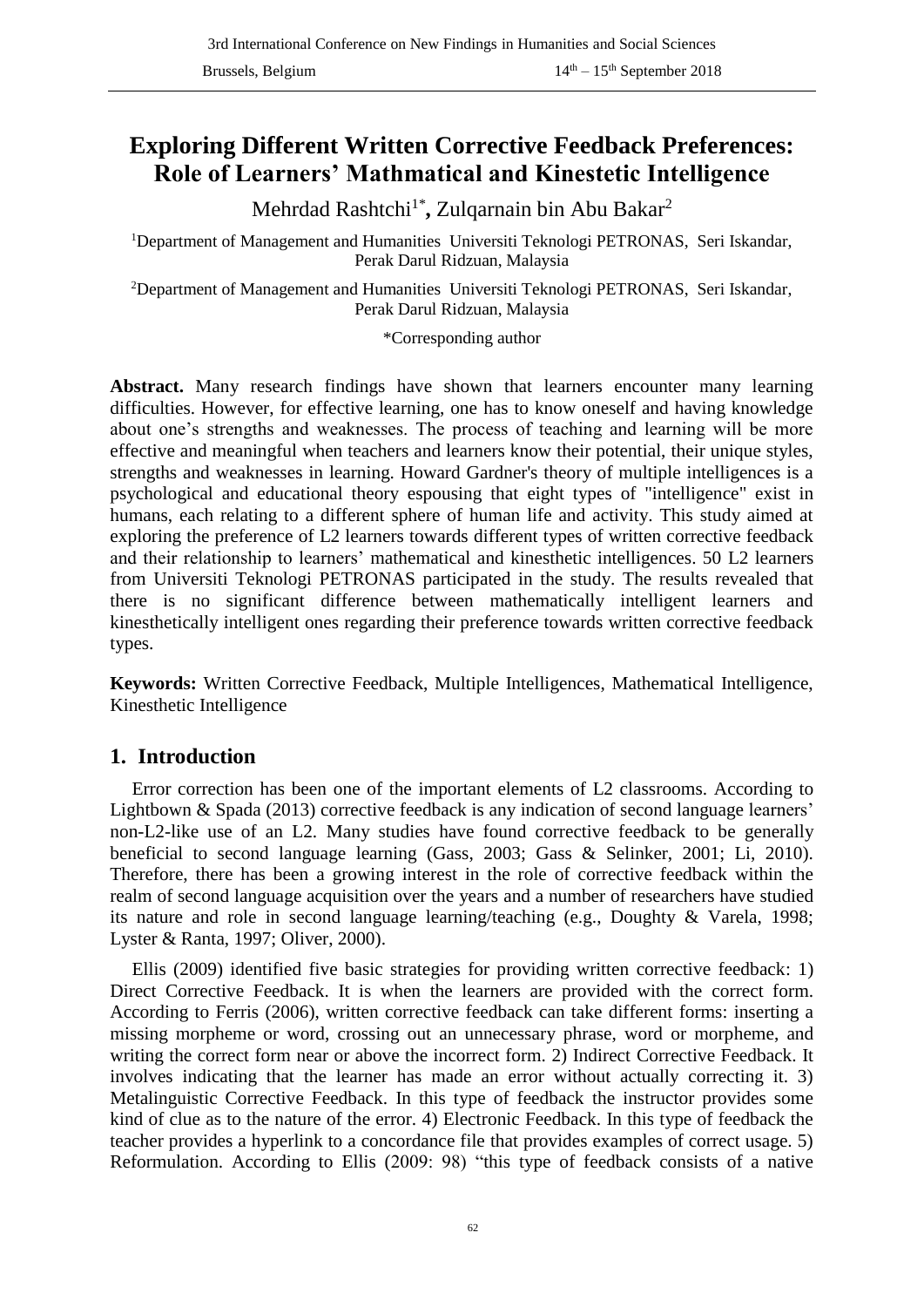speaker's reworking of the students' entire text to make the language seem as native-like as possible while keeping the content of the original intact".

During recent years, many SLA researchers have studied the relationship between MI theory, which according to Johnson (2007) recommends a model that confirms each individual's strength, talents, and skills, and the different aspects of L2 learning particularly writing skill. These studies have investigated the relationship between MI and the writing ability of L2 learners, the relationship between L2 learners' MI and their performance in writing and also the relationship between L2 learners' MI profile and their writing product (Sadeghi & Farzizadeh, 2012; Ahmadian & Hosseini, 2012; Marefat, 2007).

However, in spite of the growing number of studies investigating the relationship between MI profile of the learners and various elements related to their writing skills, less research, to the best of our current knowledge, is reported to explore the relationship between certain types of intelligences and different written corrective feedback types preferred by second language learners. Thus, to bridge the gap, this study was an attempt to find the (possible) relationship between second language learners' preferred written corrective feedback types and their mathematical and/or kinesthetic intelligences.

According to Gardner (1993: 9) bodily-kinesthetic intelligence is "the ability to solve problems or to fashion products using one's whole body, or parts of the body" and suggests dancers, athletes, surgeons and craftspeople as people who exhibit bodily-kinesthetic intelligence. Interestingly one aspect of learners who have dominant bodily-kinesthetic intelligence is the desire to "watch keenly" and the ability to "mimic". It is pointed out by Wright (2002: 87) that "the abilities to watch, observe keenly, imitate, and re-create are central to all performing arts. It is the capacity to involuntarily mimic and go through the experiences and feelings of others that allows us to understand and participate in the arts". Also, Gluck, Mercado, & Myers (2007) believe that kinesthetical learning involves "direct demonstration".

Learners with dominant mathematical intelligence, however, are sensitive to logical patterns and relationships and they like to figure out logical puzzles (Armstrong, 2009). Describing the role of mathematical intelligence in language teaching contest, Morgan & Fonseca (2004: 127) states that "in the language classroom problem-solving tasks are useful as learners focus mainly on meaning, but through constant rereading of the text to solve the problem, they acquire a familiarity with the vocabulary and structures used." Therefore, mathematical intelligence is connected with logical thinking and problem-solving abilities in order to find the correct form of the language. Moreover, in terms of second or foreign language learning, learners with dominant mathematical intelligence "can sequence described events in chronological order, classify language items easily, or successfully manage to work on problem-solving activities" (Spirovska, 2013: 11).

As mentioned earlier, this study aims to investigate any (possible) relationship between second language learners' preferred written corrective feedback types and their mathematical and kinesthetic intelligences. However, it did not investigate different extraneous variables (i.e., gender, age, proficiency level, and sociocultural backgrounds) and sought to answer the following questions:

Is there any significant relationship between learners' mathematical or kinesthetic intelligences and their preferred written corrective feedback type?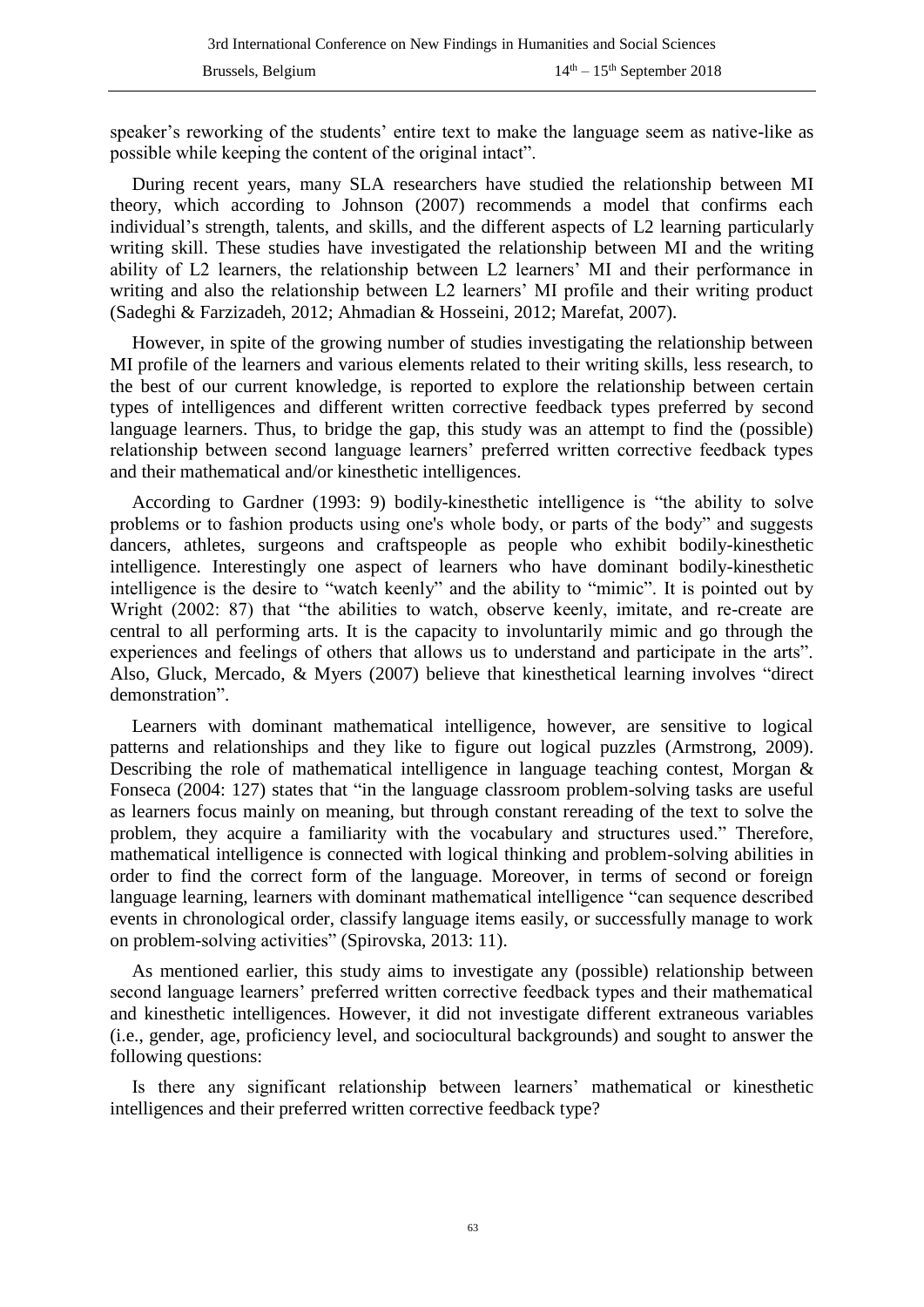## **2. Methodology**

#### **2.1 Participants**

This study involved 50 participants from foundation program students in Universiti Teknologi PETRONAS. These learners attended English writing courses for 3 hours per week. The course mainly concentrates on writing skills including the ability to develop the various ideas but the classes also include work on the formal aspects of language including grammar. These students have successfully completed their SPM, O-Level or equivalent. Generally, this program is to prepare them for admission into UTP degree programs. As an entry requirement to this program, students should pass SPM/ SPMV (or O-level equivalent) with grade C in some subjects including English language. Therefore, students were proficient enough in reading and writing English to understand the questionnaire items and to provide reliable responses. Moreover, the first dominant intelligent of these participants is either mathematical or kinesthetic intelligence.

#### **2.2 Instruments**

Two instruments were employed: first a multiple intelligence test to which a number of randomly chosen foundation program students in Universiti Teknologi PETRONAS answered to determine their MI profile and identify their first dominant intelligence. This test was the Multiple Intelligences for Adult Literacy and Education developed in 1991 by Leslie Shelton, Joan Sheldon Conan, and Holly Fulghum-Nutters, and it was funded by the California State Library Foundation. Also, for the convenience of the researcher as well as participants the online version of this test was used.

The second instrument was a preference questionnaire. All of the questionnaire items were based on items from questionnaires used in previous studies that examined similar research questions (Ferris, 1995; Leki, 1991; Saito, 1994; Amrhein & Nassaji, 2010), which increased the validity of the research tool. The adopted questionnaire was developed based on a 5-point Likert-type format, ranging from 1 (not useful at all) to 5 (very useful), and the major aim of which was to investigate the participants' preferred types of corrective feedback in their written assignments. The internal consistency of the adopted questionnaire was also estimated through running Cronbach's alpha. The results indicated that the Cronbach's alpha value for the instrument was .71 that, according to DeVellis (2011), a Cronbach's alpha coefficient above .7 is preferable.

#### **2.3 Procedure**

First the MI test was administered to a randomly selected group of participants within a week to identify a group of students with dominant mathematical or kinesthetic intelligence. The random selection of participants and administration of MI test was done to the point that we identified 25 students with mathematical intelligence as their first dominant one and 25 kinesthetically intelligent students.

After recognizing 50 students who were mathematically or kinesthetically intelligent, the preference questionnaire was given out to them to know about their written corrective feedback types preferences. Moreover, the researcher was present during the session for further explanations regarding the items in the questionnaire to eschew the occurrence of any possible misunderstanding on the part of the participants.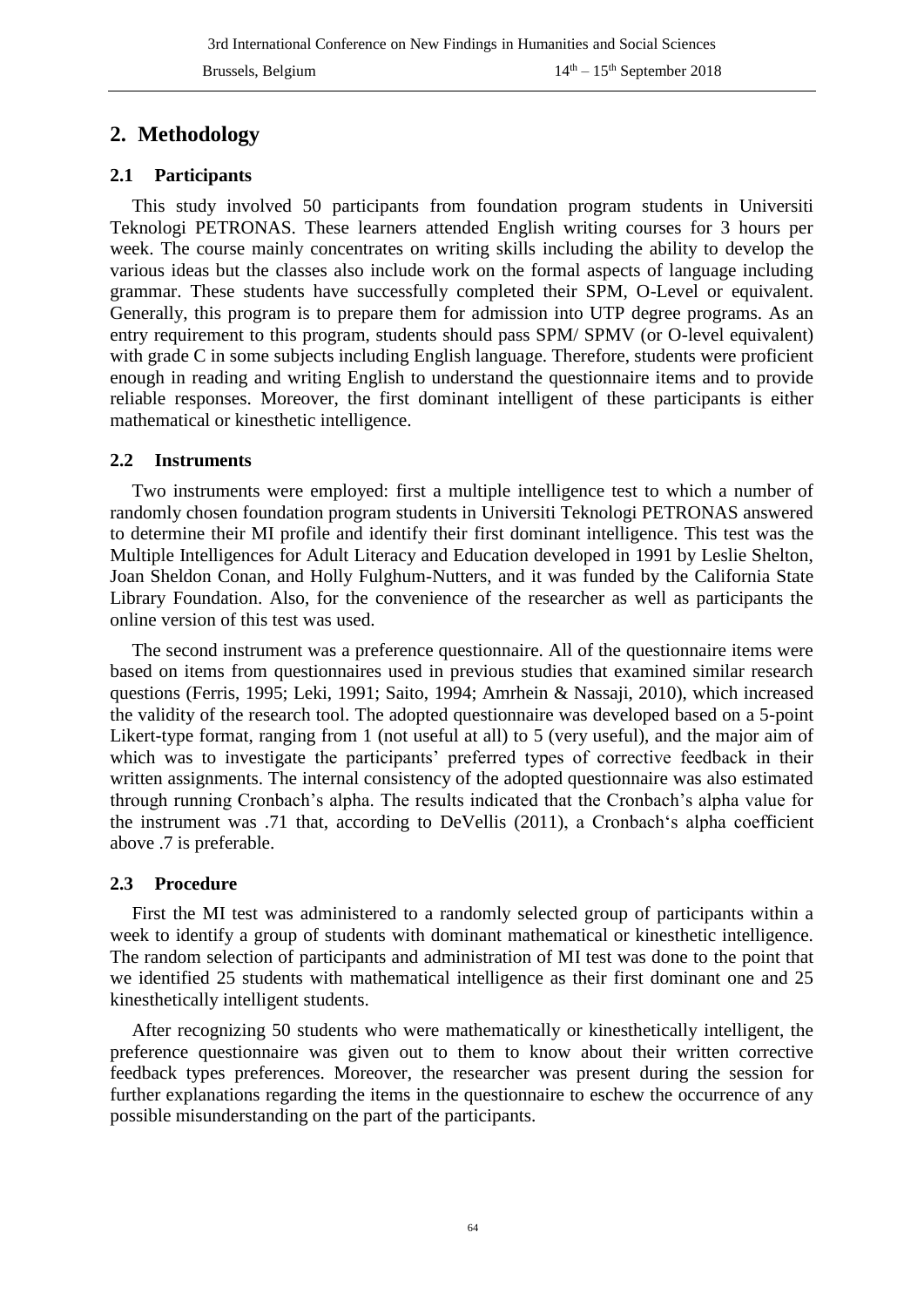#### **2.4 Result and Discussion**

In order to address the research question the preference questionnaire responses of both groups of learners (mathematically intelligent and kinesthetically intelligent) were recorded in an excel spreadsheet and then imported to SPSS 23.0 for statistical analysis. For the quantitative data from the Likert scale items, the mean value of responses to each type of written corrective feedback were calculated. Also, Paired Sample T-Test was used in order to determine if there was any significant difference among the two groups of students regarding their preference towards a particular written corrective feedback.

The items in the questionnaire examined participants' opinions of the usefulness of different types of written corrective feedback. The types of written corrective feedback were represented by an example of each and participants rated them  $(1=$  not useful at all,  $2 =$  not useful,  $3 =$  doesn't matter,  $4 =$  quite useful, and  $5 =$  very useful). Table 1 shows the two groups of students' mean ratings for each type of written corrective feedback.

| <b>Written Corrective Feedback Type</b>    | Mean Value of the Responses by<br><b>Students with Dominant</b> | Mean Value of the Responses<br>by Students with Dominant |  |  |  |
|--------------------------------------------|-----------------------------------------------------------------|----------------------------------------------------------|--|--|--|
|                                            | Mathematical Intelligence                                       | Kinesthetic Intelligence                                 |  |  |  |
| Clues or directions on how to fix an error | 3.3000                                                          | 3.0400                                                   |  |  |  |
| Error correction with a comment            | 4.3000                                                          | 4.3000                                                   |  |  |  |
| Error Identification                       | 2.2000                                                          | 2.2200                                                   |  |  |  |
| Comment with no correction                 | 3.2600                                                          | 3.1000                                                   |  |  |  |
| Correction with no comment                 | 3.8400                                                          | 3.7800                                                   |  |  |  |

*Table 1: Students' Mean Ratings for Each Type of Written Corrective Feedback*

For "clues or directions on how to fix an error" (e.g., direction to a certain section of a grammar book, dictionary, or class worksheet), the mean response from mathematically intelligent students as well as kinesthetically intelligent students (3.30) and (3.04) respectively demonstrate an overall neutral rating. For "error correction with a comment", the mean responses from both groups (4.30) demonstrate overall positive rating. For "error identification", the mean responses from the students with dominant mathematical intelligence (2.2) and the students with dominant kinesthetic intelligence (2.22) demonstrate an overall negative rating. For "comment with no correction", the mean response from mathematically intelligent students as well as kinesthetically intelligent students (3.26) and (3.1) respectively demonstrate an overall neutral rating and also for "correction with no comment", the mean responses from the students with dominant mathematical intelligence (3.84) and kinesthetically intelligent students (3.78) demonstrate an overall neutral to positive rating.

Having obtained the preference trend among both groups of students, in order to find the any significant difference between these two groups responses to the preference survey, Paired t-test was utilized. Tables 2 to 6 summarize the comparison between the mean responses of mathematically intelligent and the kinesthetically intelligent students to the preference survey of the written corrective feedback types.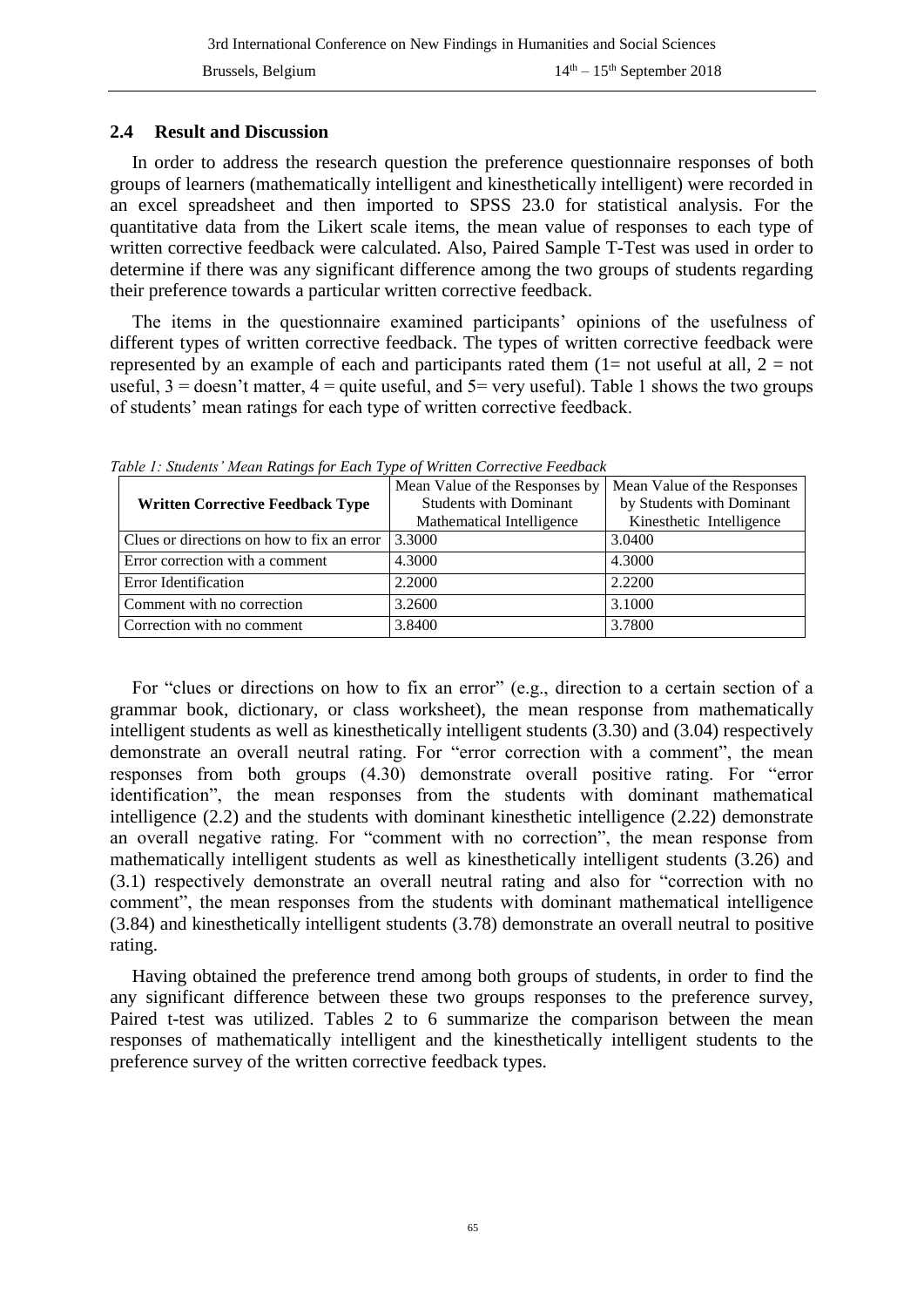*Table 2: Comparison of the Mean Responses to the Preference Questionnaire for "Clues or directions on how to fix an error" by Both Groups of Students* 

|                                                | <b>Paired Differences</b> |                   |        |                         |                   |      |    |         |            |
|------------------------------------------------|---------------------------|-------------------|--------|-------------------------|-------------------|------|----|---------|------------|
|                                                |                           |                   |        | 95% Confidence Interval |                   |      |    |         |            |
|                                                | Mean                      | Std.<br>Deviation |        | Std. Error              | of the Difference |      |    |         | Sig. $(2-$ |
|                                                |                           |                   | Mean   | Lower                   | Upper             |      | df | tailed) |            |
| Mean Response Group A<br>Mean Response Group B | .26000                    | 1.66533           | .33307 | $-.42742$               | .94742            | .781 | 24 | .443    |            |

Group A: Students with Dominant Mathematical Intelligence

Group B: Students with Dominant Kinesthetic Intelligence

*Table 3: Comparison of the Mean Responses to the Preference Questionnaire for "Error correction with a comment" by Both Groups of Students* 

|                                                | <b>Paired Differences</b> |         |                                 |                                              |        |      |    |            |
|------------------------------------------------|---------------------------|---------|---------------------------------|----------------------------------------------|--------|------|----|------------|
|                                                | Mean                      | Std.    | Std. Error<br>Deviation<br>Mean | 95% Confidence Interval<br>of the Difference |        |      |    | Sig. $(2-$ |
|                                                |                           |         |                                 | Lower                                        | Upper  |      | df | tailed)    |
| Mean Response Group A<br>Mean Response Group B | .00000                    | 1.27475 | .25495                          | $-.52619$                                    | .52619 | .000 | 24 | 1.000      |

Group A: Students with Dominant Mathematical Intelligence Group B: Students with Dominant Kinesthetic Intelligence

*Table 4: Comparison of the Mean Responses to the Preference Questionnaire for "Error Identification" by Both Groups of Students* 

| $\cdot$                                        | <b>Paired Differences</b> |                    |        |                                              |        |      |    |            |
|------------------------------------------------|---------------------------|--------------------|--------|----------------------------------------------|--------|------|----|------------|
|                                                | Mean                      | Std. Error<br>Std. |        | 95% Confidence Interval<br>of the Difference |        |      |    | Sig. $(2-$ |
|                                                |                           | Deviation          | Mean   | Lower                                        | Upper  |      | df | tailed)    |
| Mean Response Group A<br>Mean Response Group B | .02000                    | .40297             | .28059 | $-.59912$                                    | .55912 | .071 | 24 | .944       |

Group A: Students with Dominant Mathematical Intelligence Group B: Students with Dominant Kinesthetic Intelligence

*Table 5: Comparison of the Mean Responses to the Preference Questionnaire for "Comment with no correction" by Both Groups of Students* 

|                                                | <b>Paired Differences</b> |                    |        |                                              |        |      |    |            |
|------------------------------------------------|---------------------------|--------------------|--------|----------------------------------------------|--------|------|----|------------|
|                                                | Mean                      | Std. Error<br>Std. |        | 95% Confidence Interval<br>of the Difference |        |      |    | Sig. $(2-$ |
|                                                |                           | Deviation          | Mean   | Lower                                        | Upper  |      | df | tailed)    |
| Mean Response Group A<br>Mean Response Group B | .16000                    | .53921             | .30784 | $-.47535$                                    | .79535 | .520 | 24 | .608       |

Group A: Students with Dominant Mathematical Intelligence Group B: Students with Dominant Kinesthetic Intelligence

#### *Table 6: Comparison of the Mean Responses to the Preference Questionnaire for "Correction with no comment" by Both Groups of Students*

| $\sim$<br>`<br>™E∏CC… | $\sim$<br>d1 | -<br>810<br>. . |
|-----------------------|--------------|-----------------|
|                       |              |                 |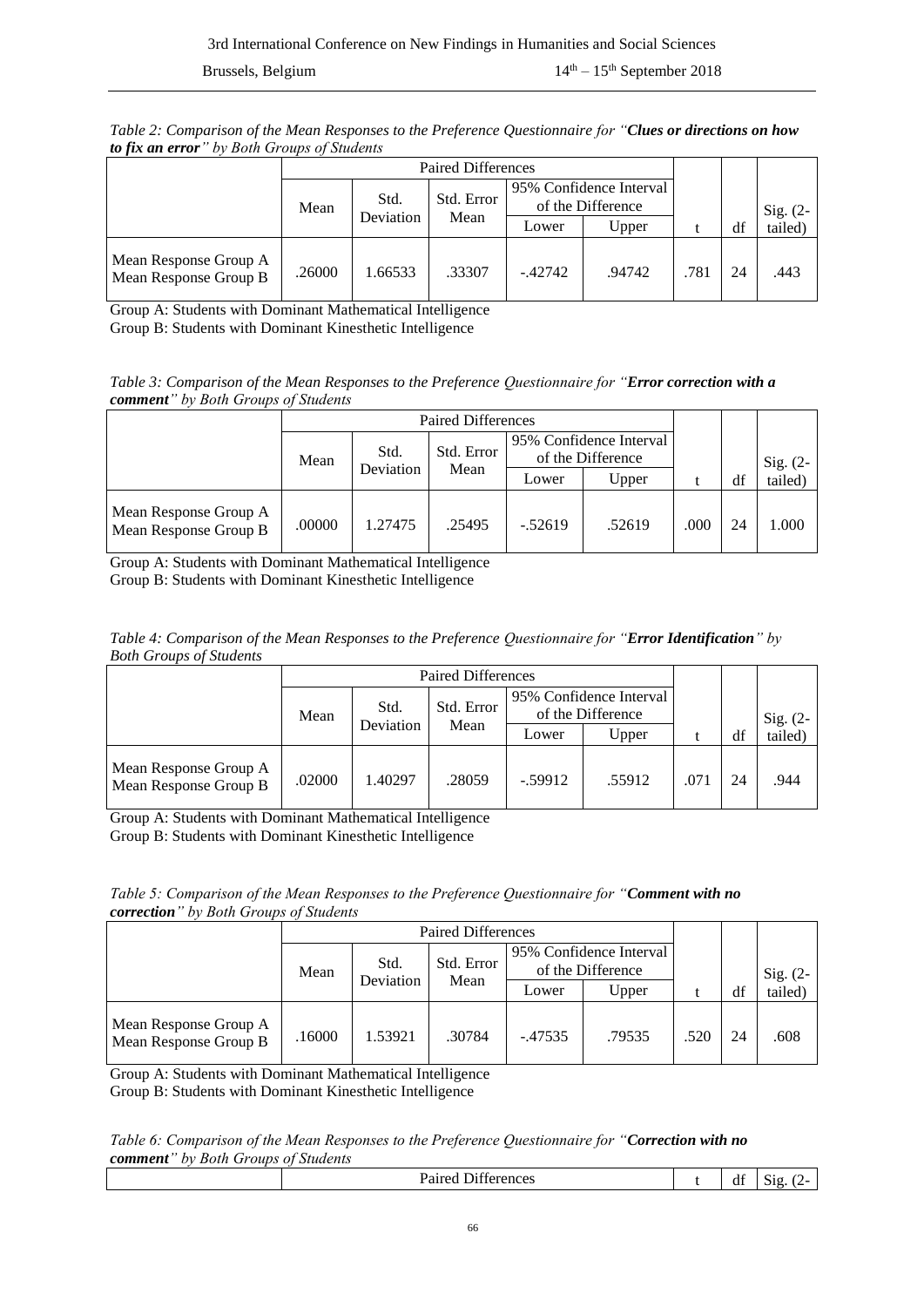|                                                | Mean   | Std.<br>Deviation |        | Std. Error | 95% Confidence Interval<br>of the Difference |      |    |      | tailed) |
|------------------------------------------------|--------|-------------------|--------|------------|----------------------------------------------|------|----|------|---------|
|                                                |        |                   | Mean   | ∟ower      | Upper                                        |      |    |      |         |
| Mean Response Group A<br>Mean Response Group B | .06000 | 1.03401           | .20680 | $-.63682$  | .48682                                       | .290 | 24 | .774 |         |

Group A: Students with Dominant Mathematical Intelligence

Group B: Students with Dominant Kinesthetic Intelligence

As the tables above show, there is no significant relationship between the preference of mathematically intelligent students and the kinesthetically intelligent ones regarding the written corrective feedback types. Since the value of Significance (Sig.) shown in the table is more than the p-value ( $\alpha = 0.05$ ), there is a 95 percent confidence in the claim that there is no significant relationship between the preference of two groups of students who participated in this study.

### **3. Conclusion**

Although this study failed to establish a relationship between MI profile of the learners and their preference towards a certain written corrective feedback type, MI theory still plays an important role in educational reform in which students with different intelligence types and diverse intellectual abilities can benefit more from different educational methods that are designed for their individual needs and capabilities (Sadeghi & Farzizadeh, 2012).

Moreover, there are a few limitations to this study which might have influenced the current results. First, this study should be replicated with larger samples while controlling the effect of some minor variables such as age, gender and sociocultural background because an accurate study of relationships that are investigated in the current research requires adequate replication, extensive research and careful control of minor variables. Consequently, a limited number of such studies are not enough and further research should be taken into consideration. Furthermore, the participants in this study did not have the chance to be exposed to different types of feedback for extended period of time and did not experience all these types of feedback in their written assignments and they were just exposed to the samples of different types of feedback while answering the survey questions.

Finally, despite the fact that the current study did not find any significant and clear trend between the preference of different group of learners and their MI profile, it should be emphasized that Gardner's (1983) MI theory has educational implications through which each learner's specific intelligence types enable the teacher to adapt his/her teaching styles to the intelligences and learning preferences that inform individual learners. Therefore, further exploration into the growing and complicated potentials of multiple intelligences needs to be carried out.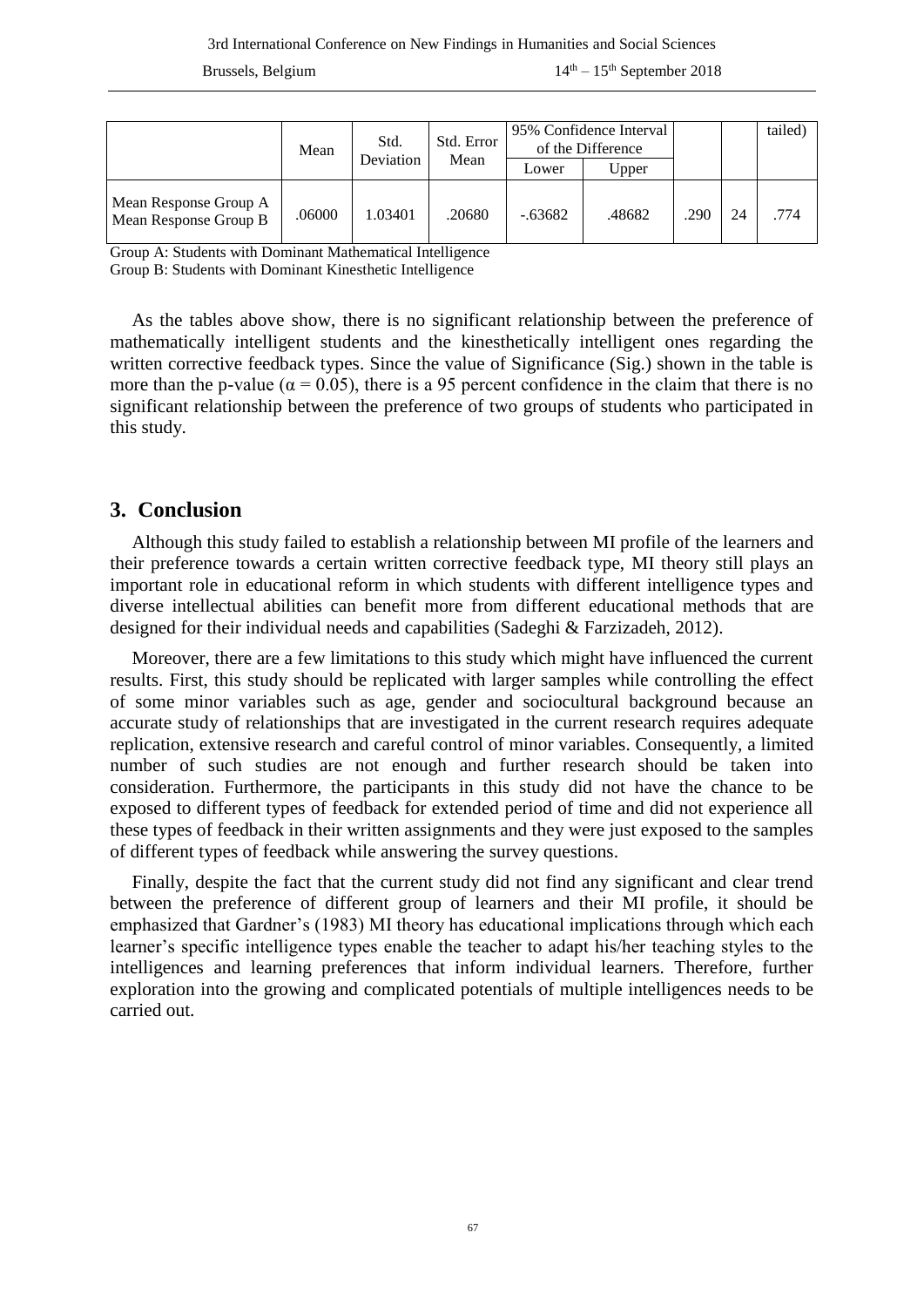#### **References**

- Ahmadian, M., & Hosseini, S. (2012). A Study of the Relationship Between Iranian EFL Learners' Multiple Intelligences and their Performance on Writing. *Mediterranean Journal of Social Sciences, 3*(1), 111-126.
- Amrhein, H., & Nassaji, H. (2010). Written corrective feedback: What do students and teachers prefer and why? . *Canadian Journal of Applied Linguistics, 13*, 95-127.
- Armstrong, T. (2009). *Multiple Intelligences in the Classroom.* Alexandria, Virginia, USA: Association for Supervision and Curriculum Development.
- DeVellis , R. (2011). *Scale Development: Theory and Applications.* Thousand Oaks, California, USA: SAGE Publications.
- Doughty, C., & Varela, E. (1998). Communicative focus on form. In C. Doughty, & J. Williams (Eds.), *Focus on form in classroom second language acquisition* (pp. 114-138). New York: Cambridge University Press.
- Ellis, R. (2009). A typology of written corrective feedback types. *ELT Journal, 63*(2), 97-107.
- Ferris, D. (1995). Student Reactions to Teacher Response in Multiple‐Draft Composition Classrooms. *TESOL Quarterly, 29*(1), 33-53.
- Ferris, D. (2006). Does error feedback help student writers? New evidence on the short- and long-term effects of written error correction. In K. Hyland, & F. Hyland (Eds.), *Feedback in Second Language Writing: Contexts and Issues.* (pp. 81-104). Cambridge: Cambridge University Press.
- Gardner, H. E. (1993). *Multiple Intelligences: the theory in practice.* USA: Basic Books.
- Gass, S. (2003). Input and Interaction. In C. J. Doughty, & M. H. Long (Eds.), *The Handbook of Second Language Acquisition* (pp. 224-255). Malden, Massachusetts: Blackwell Publishing.
- Gass, S. M., & Selinker, L. (2001). *Second Language Acquisition: An Introductory Course.* Mahwah, New Jersey: Lawrence Erlbaum Associates.
- Gluck, M., Mercado, E., & Myers , C. (2007). *Learning and Memory: From Brain to Behavior.* New York: Worth Publishers.
- Johnson, M. (2007). *The Effect of Multiple Intelligences on Elementary Student Performance.* Dominican University of California, School of Education, San Rafael.
- Leki, I. (1991). The Preferences of ESL Students for Error Correction in College-Level Writing Classes. *Foreign Language Annals, 24*(3), 203-218.
- Li, S. (2010). The effectiveness of corrective feedback in SLA: A meta-analysis. *Language Learning, 60*(2), 309-365.
- Lightbown, P. M., & Spada, N. (2013). *How Languages are Learned.* Oxford: Oxford University Press.
- Lyster, R., & Ranta, L. (1997). CORRECTIVE FEEDBACK AND LEARNER UPTAKE: Negotiation of Form in Communicative Classrooms. *Studies in Second Language Acquisition, 19*(1), 37-66.
- Marefat, F. (2007). Multiple intelligences: Voices from an EFL writing class. *Pazhuhesh-e Zabanha-ye Khareji, 32*(S), 145-162.